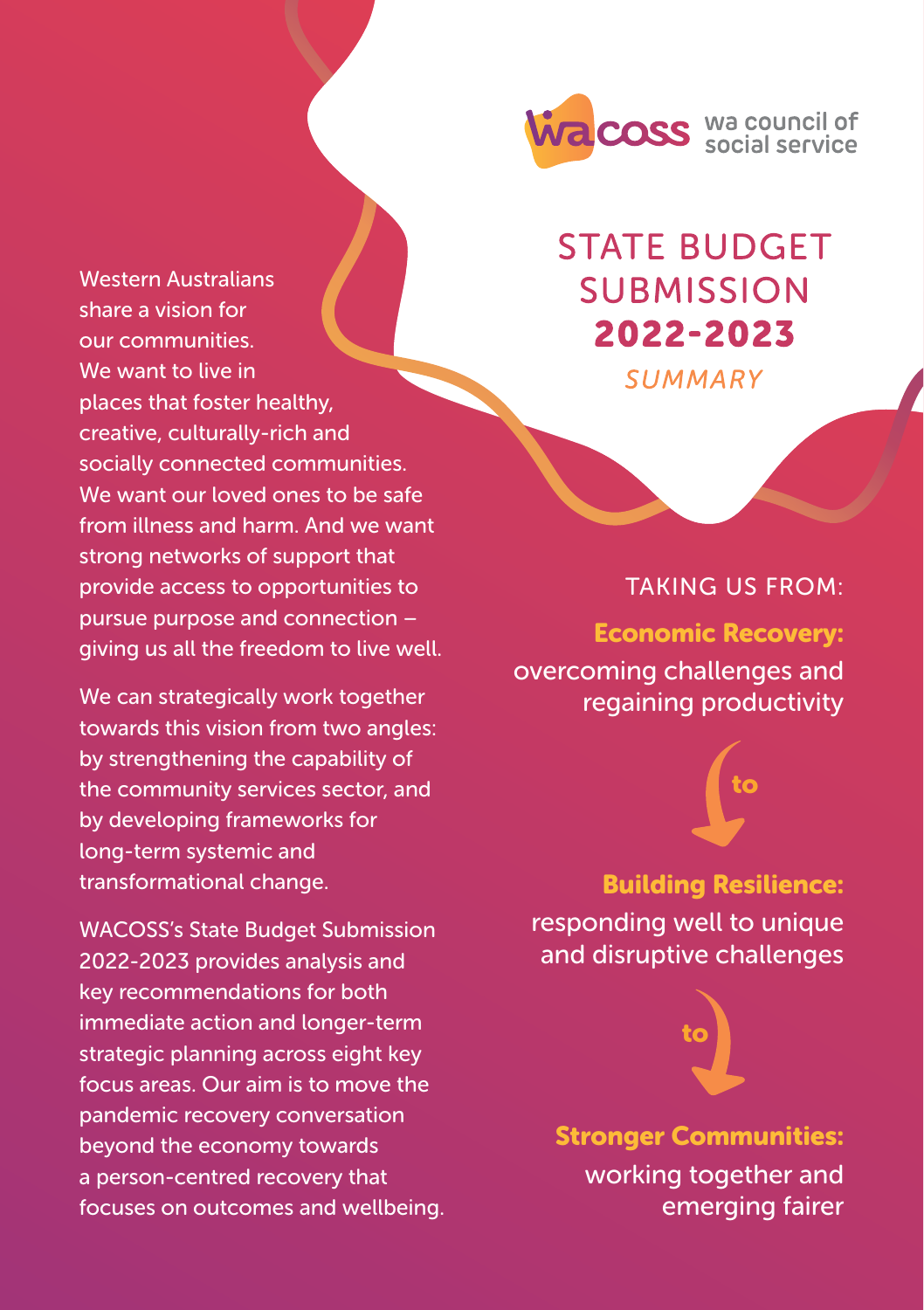

### The Care Industry

- Build a shared data asset to enable outcome-based commissioning
- Establish success criteria and an evaluation framework for integrated services and place-based initiatives
- Ensure short-term contract extensions are sustainably funded while reforms occur
- Partner in a WA Care Industry Plan to develop effective care systems and address future capability and workforce gaps

### Climate Justice and Disaster Resilience

- Legislate ambitious carbon emissions reduction targets to reach net zero
- Create climate proof civic infrastructure and community spaces with local governments
- Develop and implement a WA Community Disaster Resilience Strategy

# Closing the Gap

- Progress the Implementation Plan to expand the role of ACCOs
- Establish a WA Reparations Scheme for Stolen Generations
- Raise the age of criminal responsibility to 14 years' old
- Partner with local communities to co-design new justice reinvestment sites

# Gender Equity

- Create workforce development and retention strategies for female-dominated industries
- Establish a gender-responsive budgeting unit within **Treasury**
- Adequately resource culturally aware and community-led family healing programs
- Fund evidence-based men's behaviour change programs



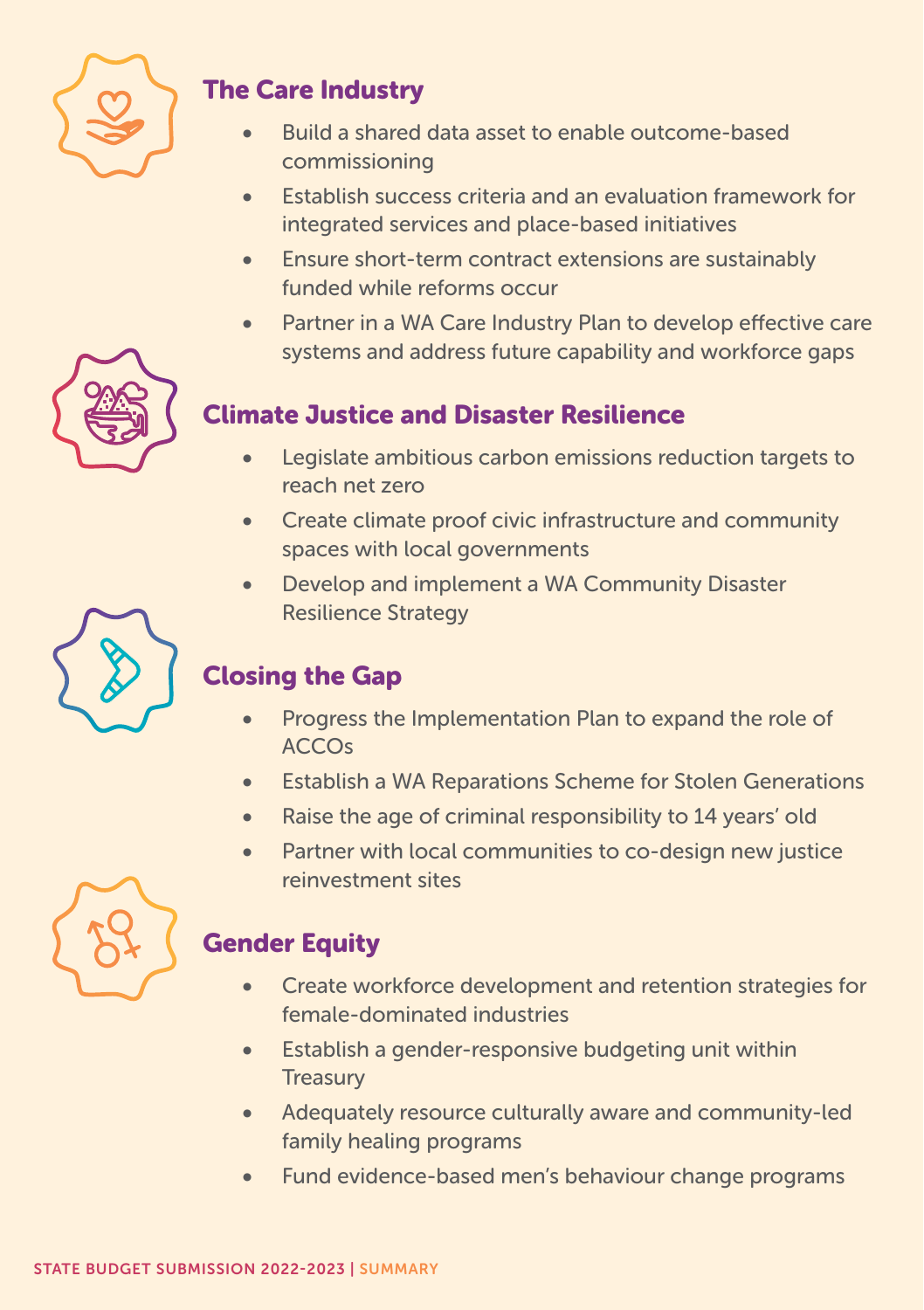

#### Health and Wellbeing

- Adopt a WA Child and Family Wellbeing Framework and implementation plan
- Support community-based initiatives that reduce loneliness and social isolation
- Address service gaps for young people from diverse backgrounds
- • Fund dedicated school-based youth workers to improve wellbeing

## Human Rights and Community Wealth

- Introduce a WA Human Rights Act
- Ban all LGBTQ+ conversion practices
- Develop community and worker owned models of regional economic development
- Create a windfall gains charge and increase the gold royalty rate

# Income Security and Financial Resilience

- Develop and resource a nutrition-focused food relief policy
- • Initiate a Secure Work Pilot Scheme
- Increase flexibility of disaster relief funds to respond to widespread financial hardship
- Shift to percentage-based energy concessions



## Secure and Affordable Housing

- Implement inclusionary zoning with social and affordable housing targets for new developments
- • Fast track reform of the Residential Tenancies Act to improve renters' rights
- Introduce a vacant residential property charge
- Partner with local councils and CHOs to provide affordable rentals for low-income workers